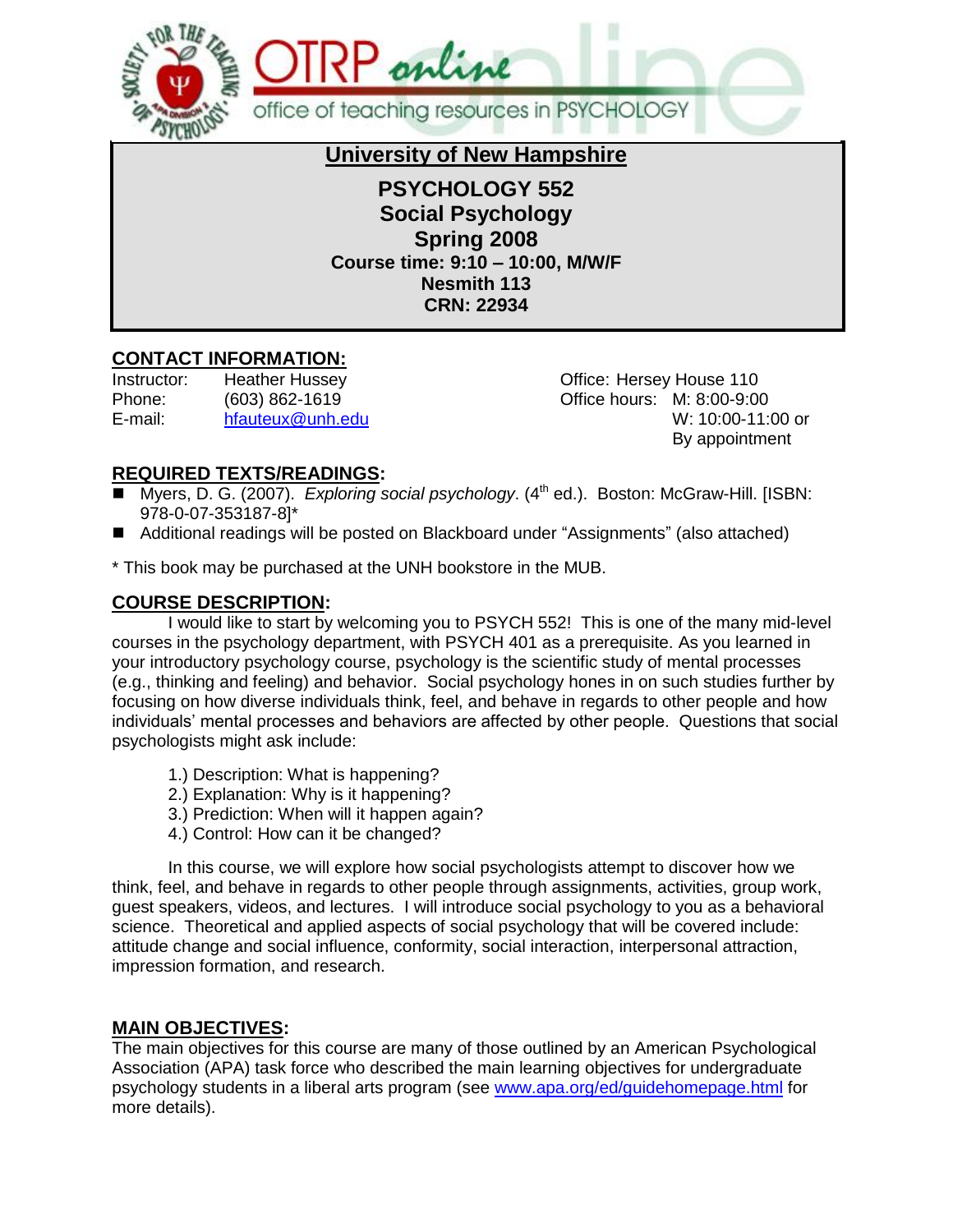#### **By the end of the semester, you should be able to…**

- Demonstrate familiarity with the major concepts, theoretical perspectives, empirical findings, and historical trends in social psychology
- Understand and apply basic research methods in social psychology, including research design, data analysis, and interpretation
- Use critical thinking, skeptical inquiry, and when possible, the scientific approach to solve problems related to behavior and mental processes
- Understand and apply social psychological principles to personal, social, and organizational issues
- Recognize, understand, and respect the complexity of diversity

► In order to accomplish these goals/objectives and have a productive learning environment, I believe it is essential to promote a non-discriminatory class climate. Some guidelines to keep in mind in accomplishing this final goal are:

- Speak from your own experience (this may include readings, films, etc.)
- Engage thoughtfully with the content of the class
- Listen to others' thoughts and feelings, even if they differ significantly from your own

- Do not expect yourself or other class members to speak as a representative of a social and/or cultural group.

I encourage class members to explore the material presented in this class (and even related topics of personal interest), risk making mistakes in discussing the material, and ask for help in understanding course material (this can include others' points of view as well).

*"There is no such thing as an unreasonable question, or a silly question, or a frivolous question, or a waste-of-time question. It's your life, and you've got to get these answers"* -Marcia Wallace

# **COURSE REQUIREMENTS:**

 **Attendance/Participation:** Because you are students who want to learn, I expect you to attend class regularly. Throughout the semester, there will be a number of class activities in which you will earn points for participating; therefore, attendance during these classes will be collected. Additionally, quizzes will include material from the text as well as material presented in class. Therefore, it would be in your best interest to attend class and do all of the readings. *You will get out of this course as much as you put into it.* If you have to miss class for whatever reason, it is your responsibility to familiarize yourself with the material covered in the class(es) you missed. (5% of final grade)

**However**, if I find that a number of people are abusing their privilege of coming to class by repeatedly not attending *and/or* if I find that students are not doing the required readings, I reserve the right to implement something called the Monte Carlo Quiz. This quiz was developed by Dr. Peter Fernald, a faculty member in the UNH psychology department. Briefly, they type of quiz given depends on the number rolled on a die. For example, if a 2 is rolled, the quiz would consist of a question asking you to compare and contrast two concepts covered in class and/or the readings. (The exact details will be discussed further in class if needed. For those of you wishing to research this quiz further, here is the citation:

Fernald, P. S. (2004). The Monte Carlo Quiz: Encouraging punctual completion and deep processing of assigned readings. *College Teaching, 52*(3), 95-99.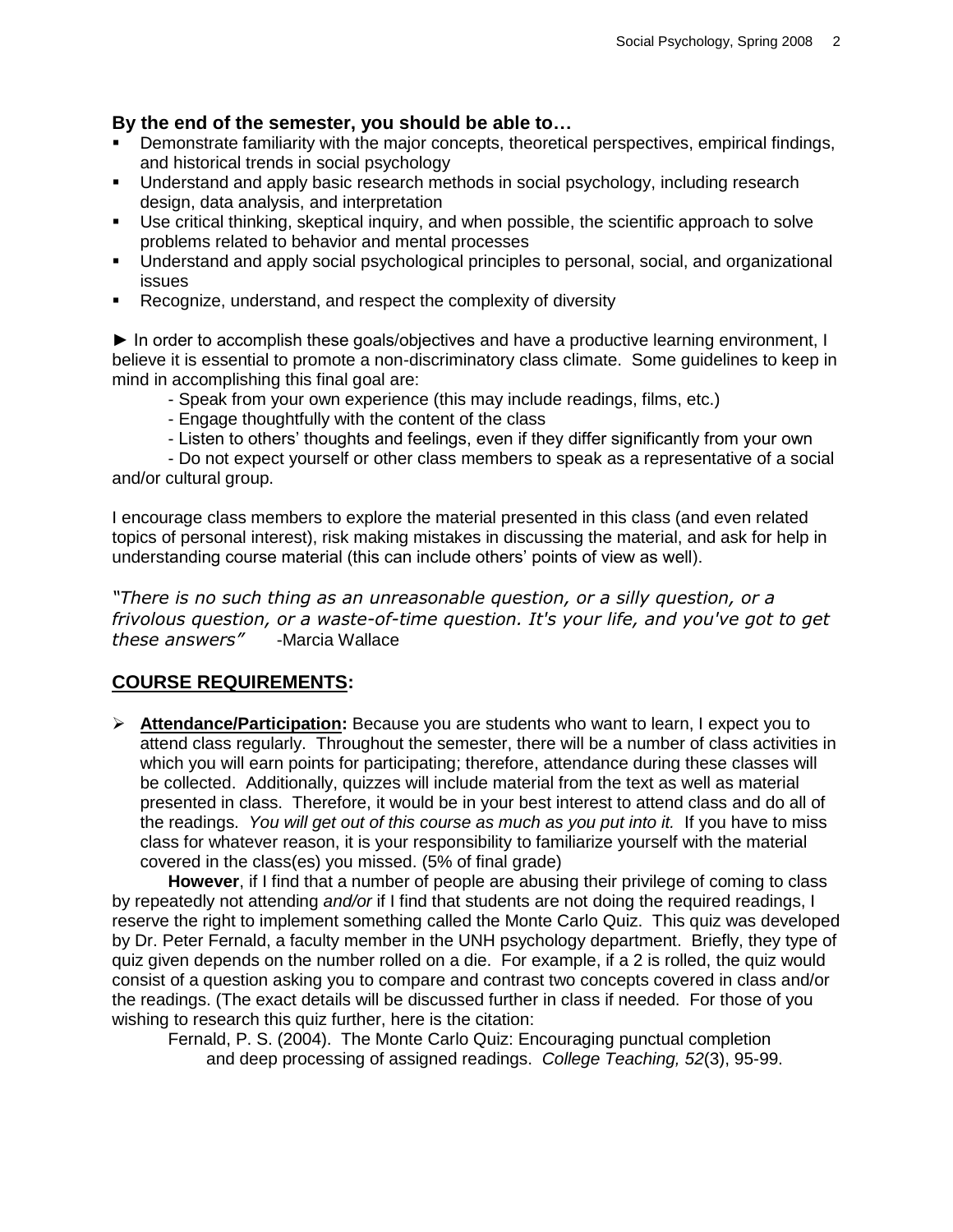#### **Turn on Your Tuners:**

How many of you enjoy "people watching"? If you take a moment to look around, you will notice that social psychology is at work. Social psychological concepts can be found in your day-to-day activities, on TV, in books, magazines, etc. One of the objectives of this assignment is to help you recognize these happenings as they apply to the material we will explore this semester. You will be journaling the interactions you observe as well as your reactions to them. These are due 3 times throughout the semester and count toward 15% of your final grade. Please see attachment for summary, objectives, format, audience, and grading criteria

#### **Outreach Project (Responses & Poster):**

As mentioned above, social psychologists are interested in studying how individuals think, feel, and behave in regards to others. The final project examines these concepts as they relate to diversity issues. For example, students in the past have examined gay marriage, the attitudes and behaviors who oppose gay marriage, and how that affects same sex couples. You will have multiple opportunities throughout the semester to participate in various talks, movies, etc. about issues of tolerance and awareness around members of different diverse cultural groups (e.g., race, sexual orientation, gender, religion, etc.). When and where these events take place will be posted in Blackboard in the folder titled "Outreach Project" under Course Documents. Throughout the semester, you will be required to attend at least 3 of these events (feel free to attend more than 3 events). After attending an event, you will write a 1-2 page summary of the event. These summaries will also aid you in completing a final group project at the end of the semester which will consist of a poster presentation. (Papers: 15% of grade; Poster: 20% of grade). Please see attachment for objectives, format, audiences, and grading criteria.

 **Quizzes:** There will be 5 quizzes in this class, which you will aid in constructing. Each quiz will consist of 40 multiple-choice questions focusing on the assigned text material (what we do AND do not cover in class), lectures, videos, and classroom activities for the sections covered. The Course Calendar (at the end of the syllabus) indicates the sections that each quiz will focus on and the date it will be given. The quizzes are not cumulative, and only cover the material indicated on the Course Calendar. There is no mid-term or final exam. However, your final project (i.e., Outreach Poster) is due for presentation on the day and time of the final exam. Graded quizzes will be handed back to you in class. Time will be allotted to clarify general questions about the quiz and **"argue back" points**. If you have more specific or personal questions, please see me after class and/or make an appointment to meet with me. We will discuss your part in constructing these quizzes in class (40% of grade).

 **Know Your Grade:** Although I encourage you to constantly monitor your overall grade in this class, I will require you to officially calculate your grade 2 times during the semester. This will be an informal write-up of what your grade is at the time the assignment is due, whether you are happy with your grade, and what you would need to do in order to get the grade you desire. Because I grade with raw points, you can calculate your grade by adding the points you have earned and divide those by the number of points available to earn at the time the assignment is due. In addition, I've provided spaces in the grades section below to use to keep track of your grades (5% of grade).

**Extra Credit:** I am giving you multiple ways to earn up to 10 extra credit points.

☻ You are currently required to attend three Outreach events. However, you can opt to attend more for extra credit. If you attend an extra event and type a 1-page summary/response paper, you can earn up to 2 points. You will be permitted to attend up to 5 of these events for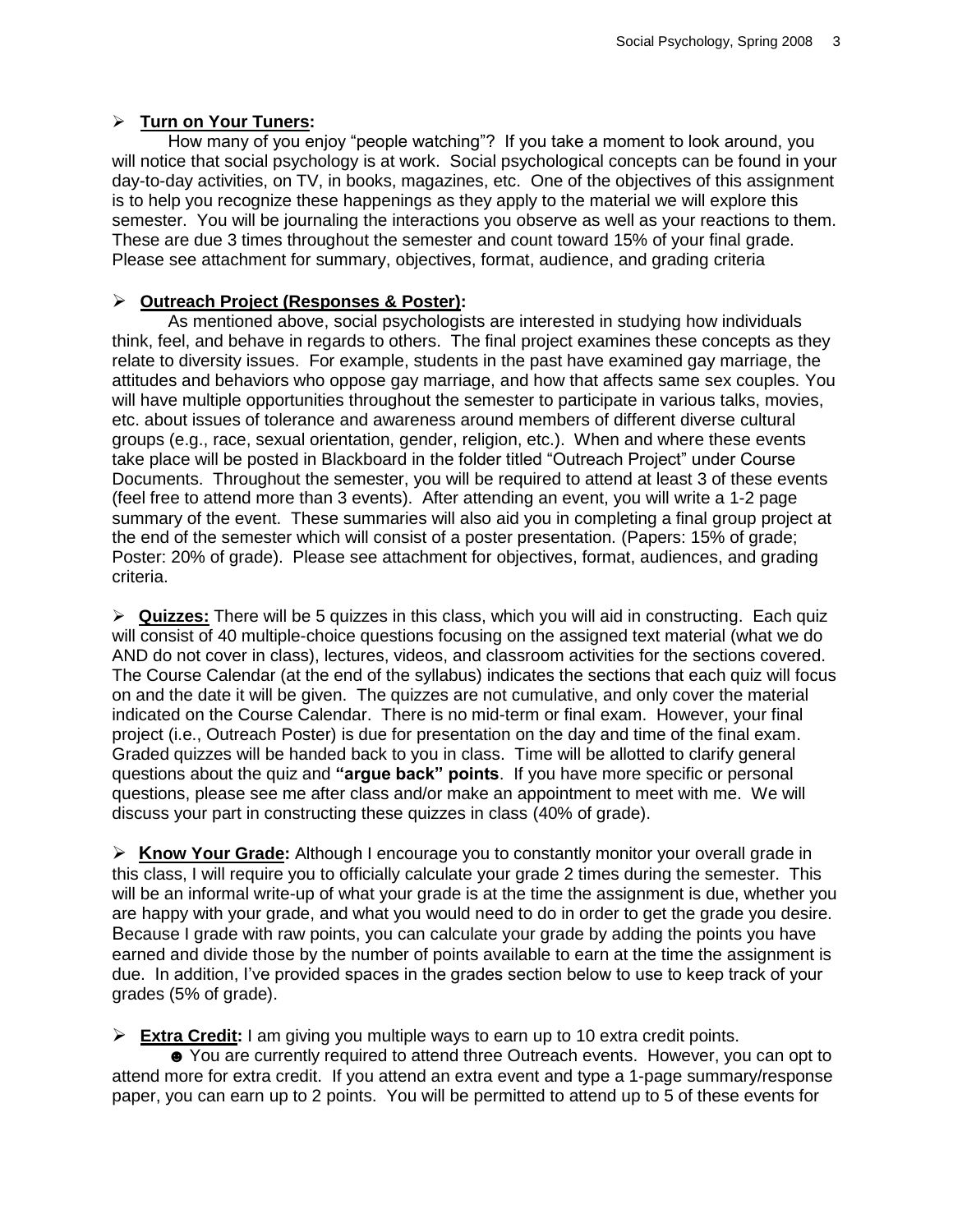credit, although I encourage you to attend more. Details about events will be posted on Blackboard in the folder titled "Outreach Project".

 **GRADES:** There will be **500** total points available in this course (Plus 10 extra credit points, for a total of 510 points):

| ◆ Turn on Tuners (15%):                                          | $= 75$ points (25/entry)                   |  |  |
|------------------------------------------------------------------|--------------------------------------------|--|--|
| ♦ Outreach Project:<br>$\rightarrow$ Response Papers (15%):      | = 75 points (25/response)                  |  |  |
| $\rightarrow$ Final Project (20%):<br>$\triangle$ Quizzes (40%): | $= 100$ points<br>$= 200$ points (40/quiz) |  |  |
| ♦ Calculation of Grade (5%):                                     | $= 25$ points (12.5/report)                |  |  |
| ◆ Participation/Attendance (5%)                                  | $= 25$ points                              |  |  |

You will be graded on the plus and minus as follows:

|                 |                                                                                       | $B+(87\% - 89\%)$ 435-449   C+(77%-79%)385-399                         | D+(67%-69%)335-349 |
|-----------------|---------------------------------------------------------------------------------------|------------------------------------------------------------------------|--------------------|
| A (93%) 465-500 |                                                                                       | <b>B</b> (83%-86%) 415-434   C (73%-76%) 365-384   D (63%-66%) 315-334 |                    |
|                 | A-(90%-92%) 450-464   B-(80%-82%) 400-414   C-(70%-72%) 350-364   D-(60%-62%) 300-314 |                                                                        |                    |

### **PLAGIARISM:**

Plagiarism is a form of cheating, punishable (at the discretion of the instructor) by failure in the course in which it occurs and possibly (at the discretion of the dean) by suspension or dismissal from the University. Plagiarism can take a number of forms, including the re-use of your own written work without appropriate modifications and/or without the permission of your instructor. Plagiarism most commonly occurs when material is taken from a source without proper citation. Whenever material is directly quoted it must appear in quotation marks and be properly cited according to APA. A citation without quotation marks is not adequate because it implies that the material quoted is your wording. It is even less acceptable to simply put the source of material in a bibliography at the end of your paper, with neither quotation marks nor references made in the text or notes. Indirect quotations—that is, points taken from some source but restated in your own words—should not appear in quotation marks, but the source from which they come should be cited in the text or in a footnote, depending on the reference style your instructor prefers. If necessary, ask me for further clarification. Remember that a course grade or even your undergraduate career could be jeopardized by ignorance in this matter. Ignorance does not constitute an excuse for plagiarism.

#### **ADDITIONAL INFORMATION:**

- $\blacksquare$  I do not accept late assignments. Due dates for all assignments are listed in the course calander. If you do not come to class when an assignment is due, you have 3 options: turn it in early, submit it via Blackboard by the end of class, or slip it under my door in my office (Hersey House 110).
- All assignments, unless otherwise specified, should be typed with 1-inch margins and double spaced. The only 2 fonts acceptable are 12-point Times New Roman or 11-point Arial.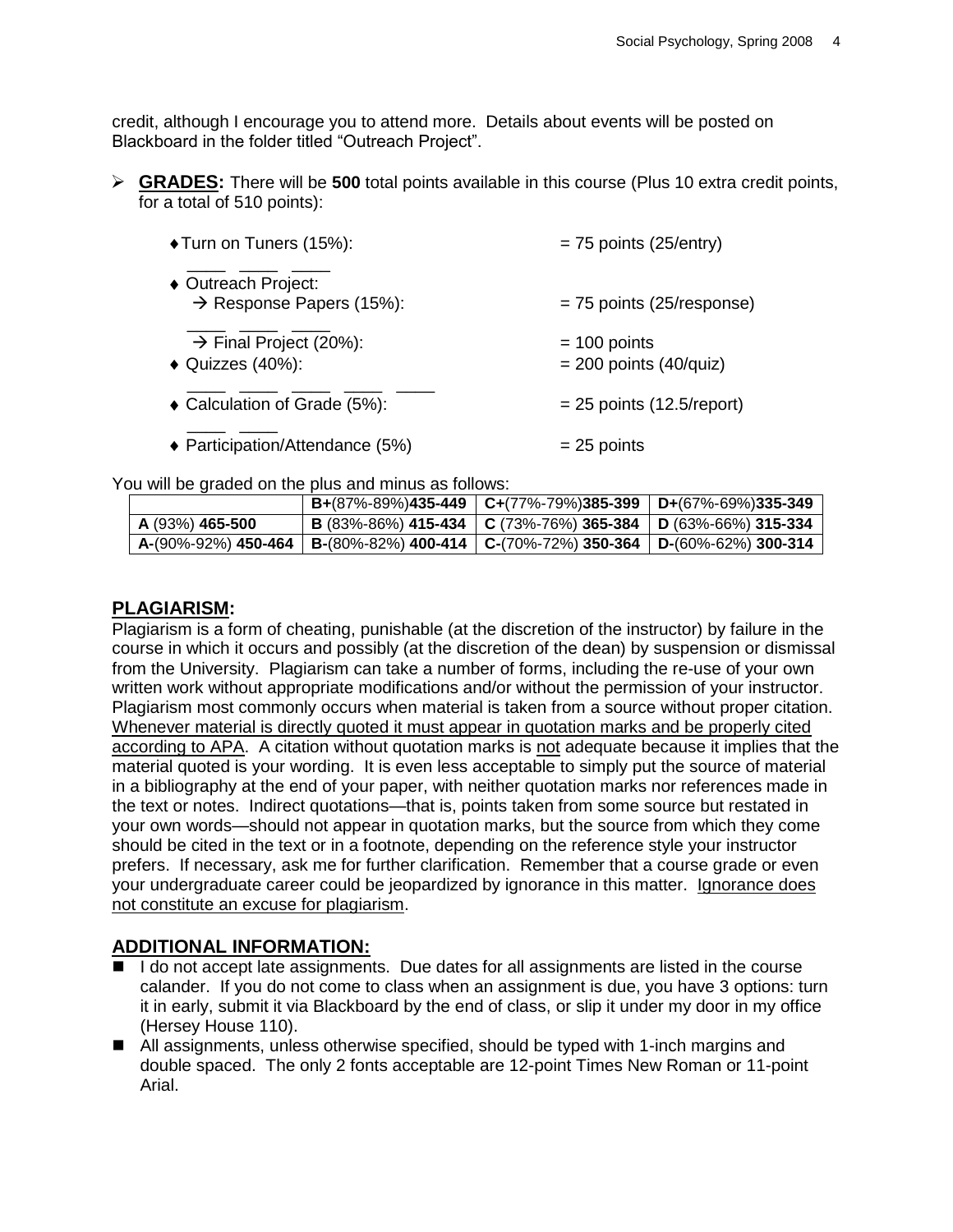- Please do not bring cell-phones to class (or be sure that they are turned off). If one goes off in class, *I reserve the right to answer it.* To be fair, you can answer mine if it rings.
- UNH makes reasonable **accommodations** in order to provide a student with a disability an equal opportunity to participate in the institution's courses and programs. To qualify for services, you must provide documentation of your disability as determined by a physician and/or licensed certified psychologist or other practitioner who is skilled in the diagnosis of such a disability. The Disability Services for Students office (2-2607) is where UNH students with documented or suspected disabilities can receive these accommodations and academic services. In order to obtain any such accommodations, your instructor must receive a letter from the DSS office *before* you want the accommodations to take effect (e.g., before a test or homework assignment is due).
	- $\circ$  Documented disabilities include LD, ADHD, deaf/hard of hearing, blind/low vision, psychiatric, medical, physical and mobility (see website: [www.unh.edu/disabilityservices\)](http://www.unh.edu/disabilityservices)
- You should also familiarize yourself with UNH's Students Rights, Rules, and Responsibilities (see [www.unh.edu/student/rights\)](http://www.unh.edu/student/rights).
- Additionally, everyone has the right to feel safe. If you have observed or experienced an incident of bias, discrimination or harassment, you may find the following website useful in regards to reporting and/or getting help:<http://reportit.unh.edu/index.html>

# **GENERAL BLACKBOARD INFORMATION:**

- Go to [http://blackboard.unh.edu](http://blackboard.unh.edu/) and sign-in (there are help menus located on Blackboard to help you with this).
- Once at your Blackboard homepage, you should see Psych 552: Social Psychology under "My courses" – click on this link.
- I will post any deviations from the outlined course syllabus under "Announcements" and list new due dates on the calendar. I will also include any updated information on talks, activities, colloquiums, etc. that might be of interest to you in the appropriate folder under ―Course Documents‖.
- Under "Course Documents" you will see multiple folders (this will probably be updated as needed). These folders contain readings and resources that should help you complete your assignments. You will also find other information of interest, such as your syllabus, and extra credit opportunities.
- Under "Assignments" you will see a folder for the Pre-Tests. In this folder there will be links for each of the pre-tests assigned.
- Most assignments could be submitted to me via the drop box on Blackboard or in class. I will not accept any assignments via email. To submit assignments on Blackboard, please follow these instructions EXACTLY.
	- O Sign into Blackboard and click on the Pscyh 552 located under "My Courses"
	- O Click on the last tab on the left titled "Tools"
	- O Click on the third link down titled "Digital Dropbox"
	- O You will have the option of adding a file and sending a file.
	- $\circ$  You will click on "Send File". (You can also add it so that it is saved to your account, but if you do not send it then I will not get it.)
	- O The name of your file should contain your last name and the assignment. For example, if I were submitting my first paper assignment, I would name it: Hussey.Journal #1
	- $O$  Click on the "Browse" tab to find your folder.
	- O No need to type anything in the comment box, but if you feel the urge to then go ahead.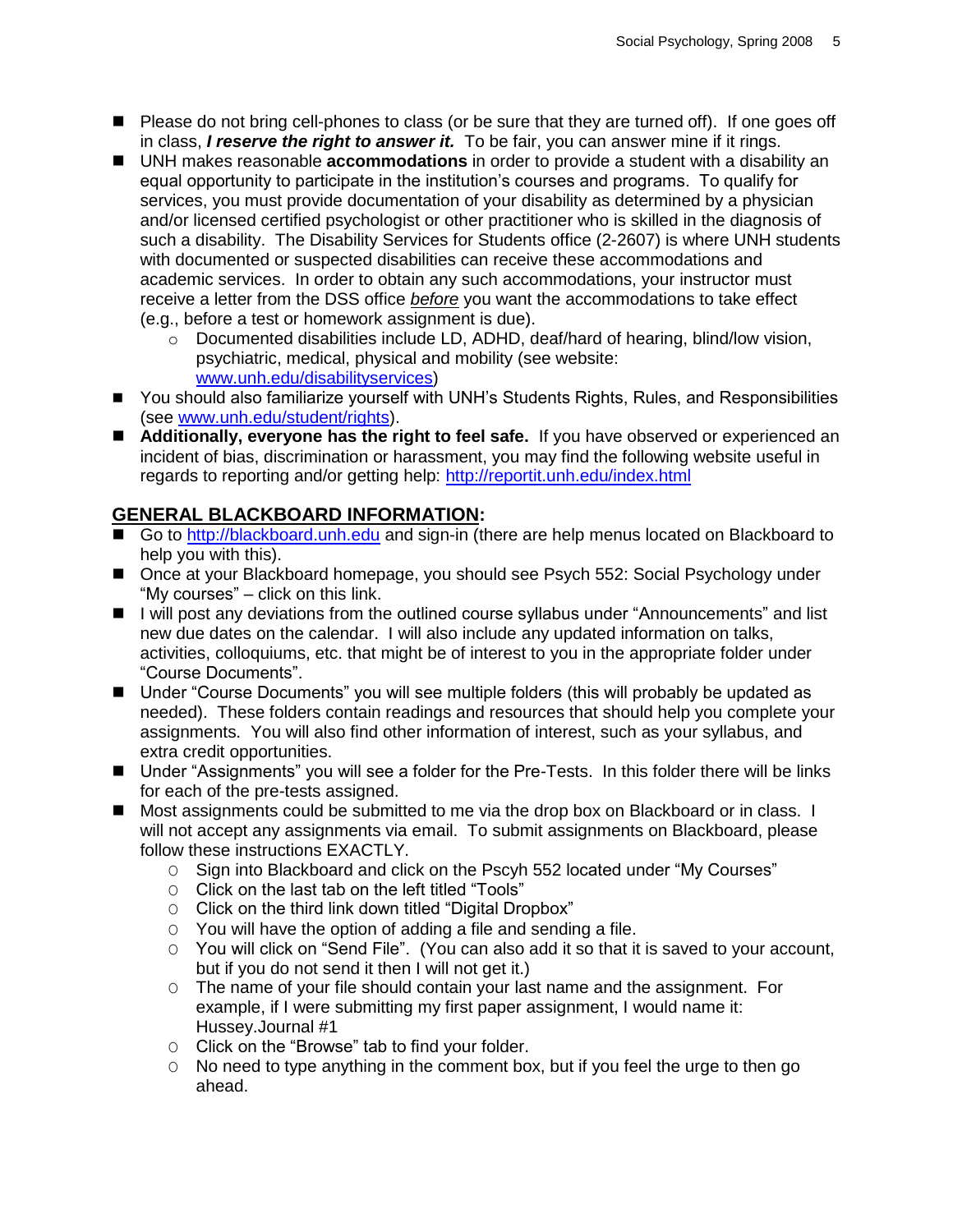$\circ$  Then click the "Submit" on the lower right hand corner. You should get a receipt of some sort saying that it was sent successfully. If not, you might want to go back and try it again.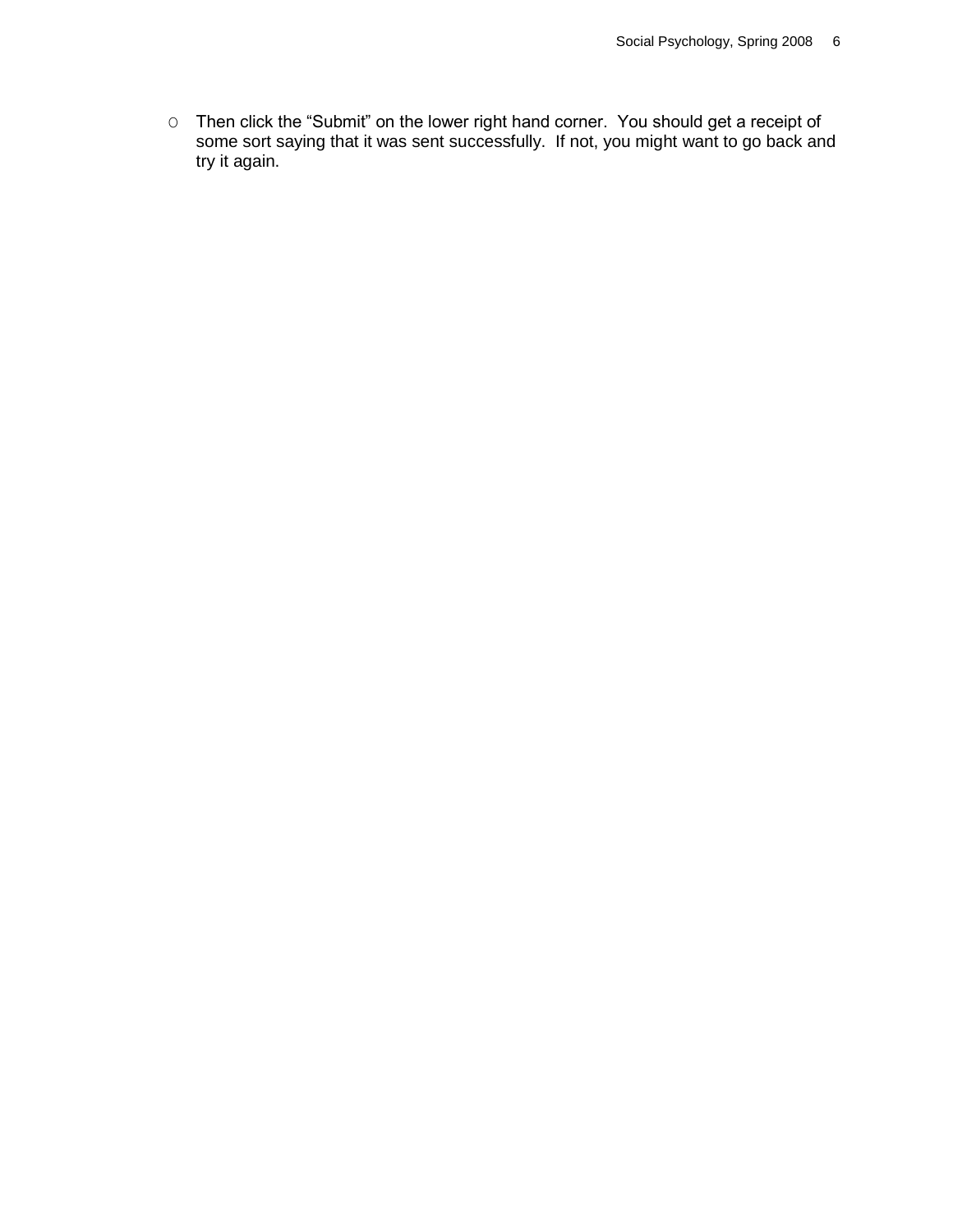# **PSYCHOLOGY 552 Social Psychology Spring 2008 Course Calendar**<sup>1</sup>

| <b>Week</b>     | <b>Date</b>  | <b>Topic</b>                             | <b>Readings and Assignments</b>                 |
|-----------------|--------------|------------------------------------------|-------------------------------------------------|
| 1               | 1/23         | <b>Introductions</b>                     |                                                 |
|                 | 1/25         |                                          |                                                 |
|                 |              |                                          |                                                 |
| $\overline{2}$  | 1/28         | <b>Intro to Social Psychology</b>        | Modules 1 & 2                                   |
|                 | 1/30         | <b>Methods</b>                           |                                                 |
|                 | 2/1          |                                          | <b>Article 1</b>                                |
| 3               | 2/4          | The Self & Self Serving Bias             | Modules 3 & 4                                   |
| ***             | 2/6          |                                          | <b>Article 2</b>                                |
| ***             | 2/8          | *** QUIZ # 1 & Journals ***              |                                                 |
|                 |              |                                          |                                                 |
| $\overline{4}$  | 2/11         | <b>Self-Efficacy &amp; The Situation</b> | <b>Modules 5, 6 &amp; 7</b>                     |
| ***             | 2/13         |                                          |                                                 |
|                 | 2/15         |                                          | <b>Article 3</b>                                |
|                 |              |                                          |                                                 |
| $\overline{5}$  | 2/18         | <b>Beliefs &amp; Behavior</b>            | Modules 8 & 9                                   |
|                 | 2/20         |                                          | <b>Article 4</b>                                |
|                 | 2/22         | *** QUIZ # 2 ***                         |                                                 |
|                 |              |                                          |                                                 |
| $6\phantom{1}6$ | 2/25<br>2/27 | <b>Social Cognition</b>                  | Module 11<br><b>Article 5</b>                   |
|                 | 2/29         |                                          |                                                 |
|                 |              |                                          |                                                 |
| $\overline{7}$  | 3/3          | <b>Diversity &amp; Behavior</b>          | <b>Modules 12 &amp; 13</b>                      |
|                 | 3/5          |                                          | <b>Article 6</b>                                |
|                 | 3/7          |                                          | → 1 <sup>st</sup> Outreach Response Due         |
|                 |              |                                          |                                                 |
| 8               | 3/10         | <b>Conformity &amp; Obedience</b>        | Module 14, 15 & 16                              |
|                 | 3/12         |                                          | Article 7 & 1 <sup>st</sup> Know Your Grade Due |
|                 | 3/14         | *** QUIZ # 3 & Journals ***              |                                                 |
|                 |              |                                          |                                                 |
| 9               | $3/17 -$     | <b>Spring BreakBe Safe!!!</b>            |                                                 |
| 10              | 3/21<br>3/24 | <b>Presence of Others</b>                | <b>Modules 17 &amp; 18</b>                      |
|                 | 3/26         |                                          |                                                 |
|                 | 3/28         | <b>Groups</b>                            | Modules 19, 20 & 21                             |
|                 |              |                                          |                                                 |
| 11              | 3/31         |                                          | <b>Article 8</b>                                |
|                 | 4/2          |                                          | 2 <sup>nd</sup> Outreach Response Due           |
|                 | 4/4          | <b>Guest Speaker: Privilege</b>          |                                                 |

  $1$  Calendar is subject to change at the discretion of the instructor – see Blackboard for updates.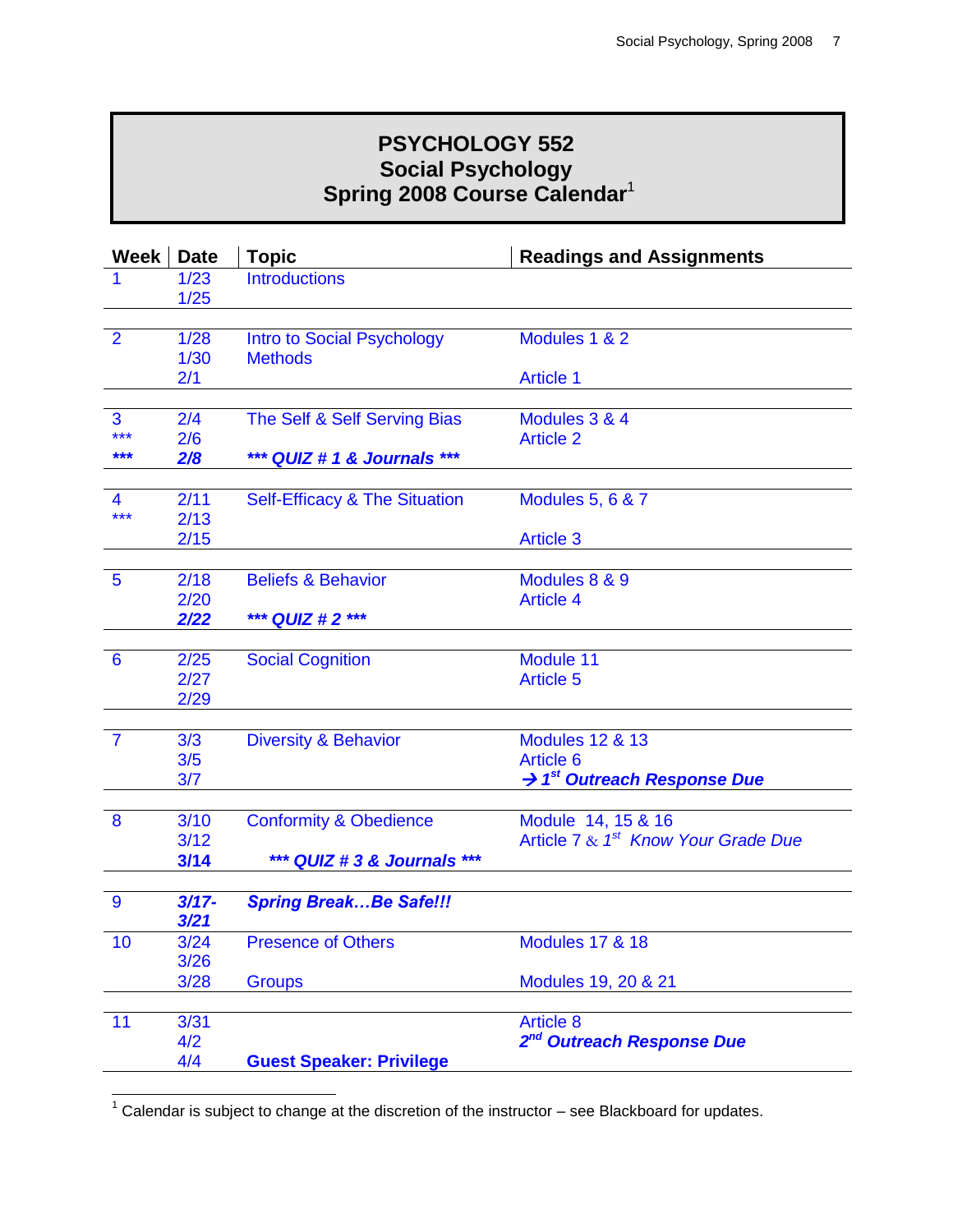| 12 | 4/7  | <b>Prejudice</b>                  | <b>Modules 22 &amp; 23</b>                         |
|----|------|-----------------------------------|----------------------------------------------------|
|    | 4/9  |                                   | <b>Article 9</b>                                   |
|    | 4/11 | ***<br>*** QUIZ # 4               |                                                    |
|    |      |                                   |                                                    |
| 13 | 4/14 | <b>Aggression</b>                 | <b>Modules 24 &amp; 25</b>                         |
|    | 4/16 |                                   | Article 10                                         |
|    | 4/18 |                                   |                                                    |
|    |      |                                   |                                                    |
| 14 | 4/21 | <b>Attraction</b>                 | <b>Modules 26 &amp; 27</b>                         |
|    | 4/23 |                                   | Article 11 & 3 <sup>rd</sup> Outreach Response Due |
|    | 4/25 | <b>Guest Speakers: GLBT Panel</b> |                                                    |
|    |      |                                   |                                                    |
| 15 | 4/28 | <b>Conflict</b>                   | <b>Modules 28 &amp; 29</b>                         |
|    | 4/30 |                                   |                                                    |
|    | 5/2  | *** QUIZ # 5 & Journals ***       |                                                    |
| 16 | 5/5  | <b>Helping</b>                    | <b>Modules 30 &amp; 31</b>                         |
|    | 5/7  |                                   |                                                    |
|    | 5/9  |                                   | ◆2 <sup>nd</sup> Know Your Grade Due               |
|    |      |                                   |                                                    |
| 17 | 5/12 | <b>Class Wrap-Up</b>              |                                                    |

**Final 5/19 Group Poster Presentation Where: Nesmith 113, When: 10:30-12:30**  $1$  Calendar is subject to change at the discretion of the instructor – see Blackboard for updates.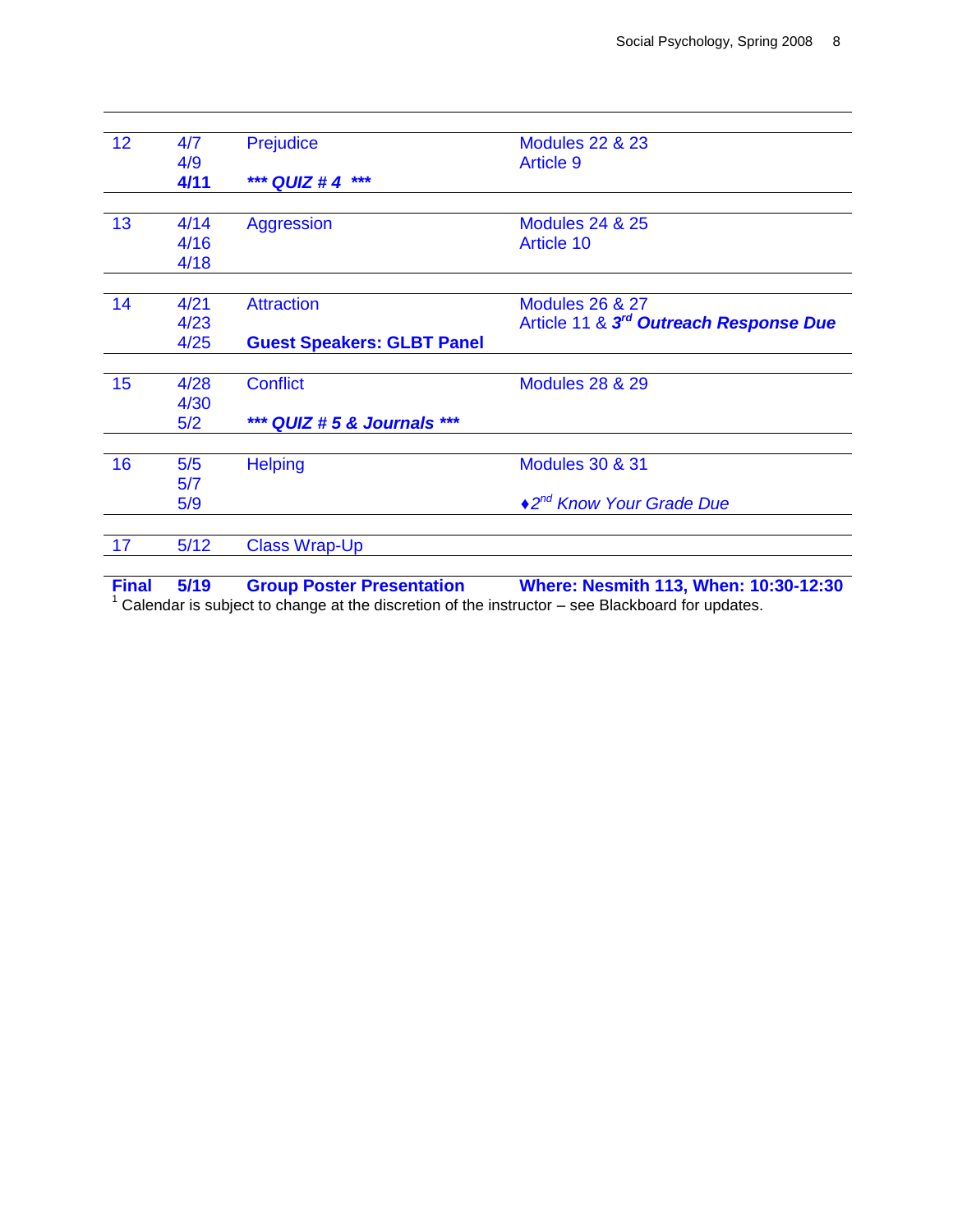# *Center for Academic Resources*

**UNH ~ Wolff House ~ 862-3698 ~ [www.cfar.unh.edu](http://www.cfar.unh.edu/)**



CFAR (say "see far") – we are the Center for Academic Resources and offer a wide range of academic support services for all undergraduates at UNH.

#### **What We Provide All UNH undergraduates**:

- Academic Mentors work one-on-one with an upperclass student trained to help you develop strategies for academic success, including proven study skill and time management techniques. Learn how to learn more effectively and efficiently!
- **Study Groups join a study group and form a network of "study buddies" who work together for a** whole semester. Study groups are offered in selected courses (e.g. Chem 403 and Bio 411) and are lead by a trained upperclass student. Call for other current offerings and register early at Wolff Houses as space is limited.
- Drop In Tutoring no appointment needed for these sessions you can attend every meeting or whenever you like throughout the semester. Drop in tutoring is offered for Math 420 and Math 424A&B. Call for other current offerings and drop-in times and locations.
- Staff Consultations set up an appointment to meet with one of professional staff members to discuss your learning needs and how to capitalize on your strengths.

All the above, plus…

- A computer cluster (free printing)
- Faculty evaluations (by students)
- Course information provided by professors
- **A** study lounge
- **Tutor referrals**
- A great website with scholarship search information and more!

We also provide additional services for students eligible for our Student Support Services component funded by a TRIO grant from the US Department of Education\*:

- **Individualized subject area tutoring**
- **GRE** prep courses and graduate school advising
- **Individualized computer support**
- **Scholarship search assistance**
- Support services for students with learning disabilities, AD/HD

We are located at Wolff House (next to the UNH Heath Center). Our regular hours are Monday through Friday, 8:00 am – 4:30 pm. Scheduled programs are also available school nights and weekends. Come visit or call us at 862-3698.

Eligibility is based on several factors, including financial need and/or documented disability; grant award is \$295,017.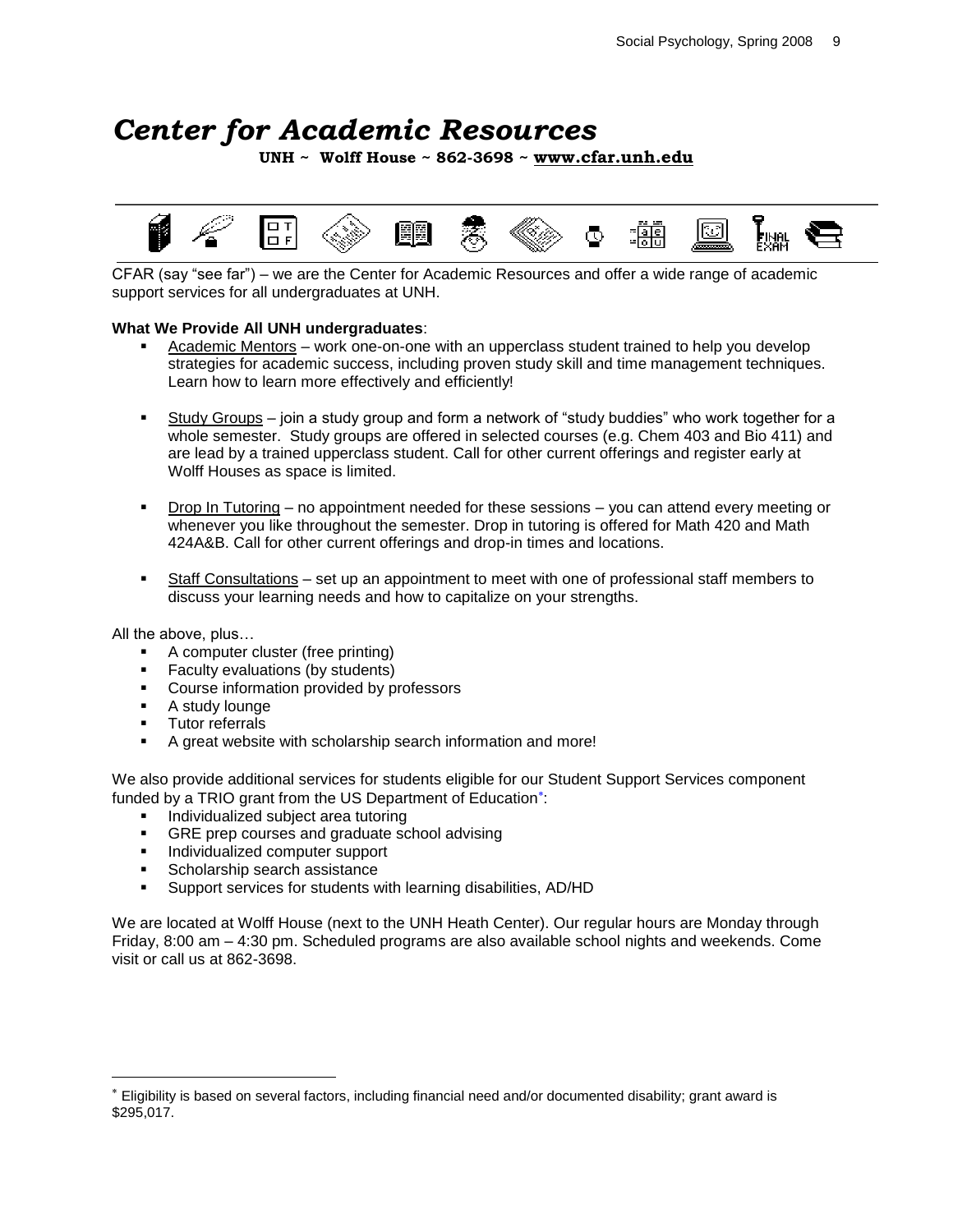#### **Additional Readings for Social Psychology**

#### *Social Research Methods*

1.) Sue, S., & Dhindsa, M. K. (2006). Ethnic and racial health disparities research: Issues and problems. *Health Education and Behavior, 33*(4), ????

- In Annual Editions Social Psychology  $(7<sup>th</sup>$  ed). Pp. 5-11  $\rightarrow$  To be posted on Blackboard

#### *The Self: Bias*

2.) Higgins, N. C., & Bhatt, G. (2001). Culture moderates the self-serving bias: Etic and emic features of casual attributions in India and in Canada. *Social Behavior & Personality: An International Journal, 29*(1), 49-62.

- Online: [http://web.ebscohost.com.libproxy.unh.edu/ehost/pdf?vid=19&hid=101&sid=7f05d2c2](http://web.ebscohost.com.libproxy.unh.edu/ehost/pdf?vid=19&hid=101&sid=7f05d2c2-d3b0-41ca-872a-d57060e06c9a%40sessionmgr104) [d3b0-41ca-872a-d57060e06c9a%40sessionmgr104](http://web.ebscohost.com.libproxy.unh.edu/ehost/pdf?vid=19&hid=101&sid=7f05d2c2-d3b0-41ca-872a-d57060e06c9a%40sessionmgr104)

#### *Locus of Control:*

3.) Estrada, L., Dupoux, E., & Wolman, C. (2006). The relationship between locus of control and personal-emotional adjustment and social adjustment to college life in students with and without learning disabilities. *College Student Journal, 40*(1), 43-54.

-Online:

[http://web.ebscohost.com.libproxy.unh.edu/ehost/detail?vid=61&hid=101&sid=7f05d2c2-d3b0-](http://web.ebscohost.com.libproxy.unh.edu/ehost/detail?vid=61&hid=101&sid=7f05d2c2-d3b0-41ca-872a-d57060e06c9a%40sessionmgr104) [41ca-872a-d57060e06c9a%40sessionmgr104](http://web.ebscohost.com.libproxy.unh.edu/ehost/detail?vid=61&hid=101&sid=7f05d2c2-d3b0-41ca-872a-d57060e06c9a%40sessionmgr104)

#### *Cognitive Dissonance:*

4.) Dutton, D. G. (1971). Reactions to restaurateurs to Blacks and Whites violating restaurant dress requirements. *Canadian Journal of Behavioral Science, 3*(3), 298-302.

#### -Online:

[http://web.ebscohost.com.libproxy.unh.edu/ehost/detail?vid=90&hid=107&sid=e1f2205b-db97-](http://web.ebscohost.com.libproxy.unh.edu/ehost/detail?vid=90&hid=107&sid=e1f2205b-db97-48d4-94e6-f4c0ffcb0af5%40sessionmgr107) [48d4-94e6-f4c0ffcb0af5%40sessionmgr107](http://web.ebscohost.com.libproxy.unh.edu/ehost/detail?vid=90&hid=107&sid=e1f2205b-db97-48d4-94e6-f4c0ffcb0af5%40sessionmgr107)

#### *Depression & Loneliness:*

5.) Franko, D. L., Striegel-Moore, R. H., Bean, J., Tamer, R., Kraemer, H. C., Dohm, F., Crawford, P. B., Schreiber, G., & Daniels, S. R. (2005). Psychosocial and health consequences of adolescent depression in Black and White young adult women. *Health Psychology, 24*(6), 586-593.

-Online: [http://web.ebscohost.com.libproxy.unh.edu/ehost/pdf?vid=123&hid=106&sid=e1f2205b](http://web.ebscohost.com.libproxy.unh.edu/ehost/pdf?vid=123&hid=106&sid=e1f2205b-db97-48d4-94e6-f4c0ffcb0af5%40sessionmgr107)[db97-48d4-94e6-f4c0ffcb0af5%40sessionmgr107](http://web.ebscohost.com.libproxy.unh.edu/ehost/pdf?vid=123&hid=106&sid=e1f2205b-db97-48d4-94e6-f4c0ffcb0af5%40sessionmgr107)

#### *Gender Roles:*

6.) Bosson, J., Taylor, J., Prewitt-Freilino, J. (2006). Gender role violations and identity misclassification: The roles of audience and actor variables. *Sex Roles, 55*(1/2), 12-24.

-Online: [http://web.ebscohost.com.libproxy.unh.edu/ehost/pdf?vid=167&hid=108&sid=e1f2205b](http://web.ebscohost.com.libproxy.unh.edu/ehost/pdf?vid=167&hid=108&sid=e1f2205b-db97-48d4-94e6-f4c0ffcb0af5%40sessionmgr107)[db97-48d4-94e6-f4c0ffcb0af5%40sessionmgr107](http://web.ebscohost.com.libproxy.unh.edu/ehost/pdf?vid=167&hid=108&sid=e1f2205b-db97-48d4-94e6-f4c0ffcb0af5%40sessionmgr107)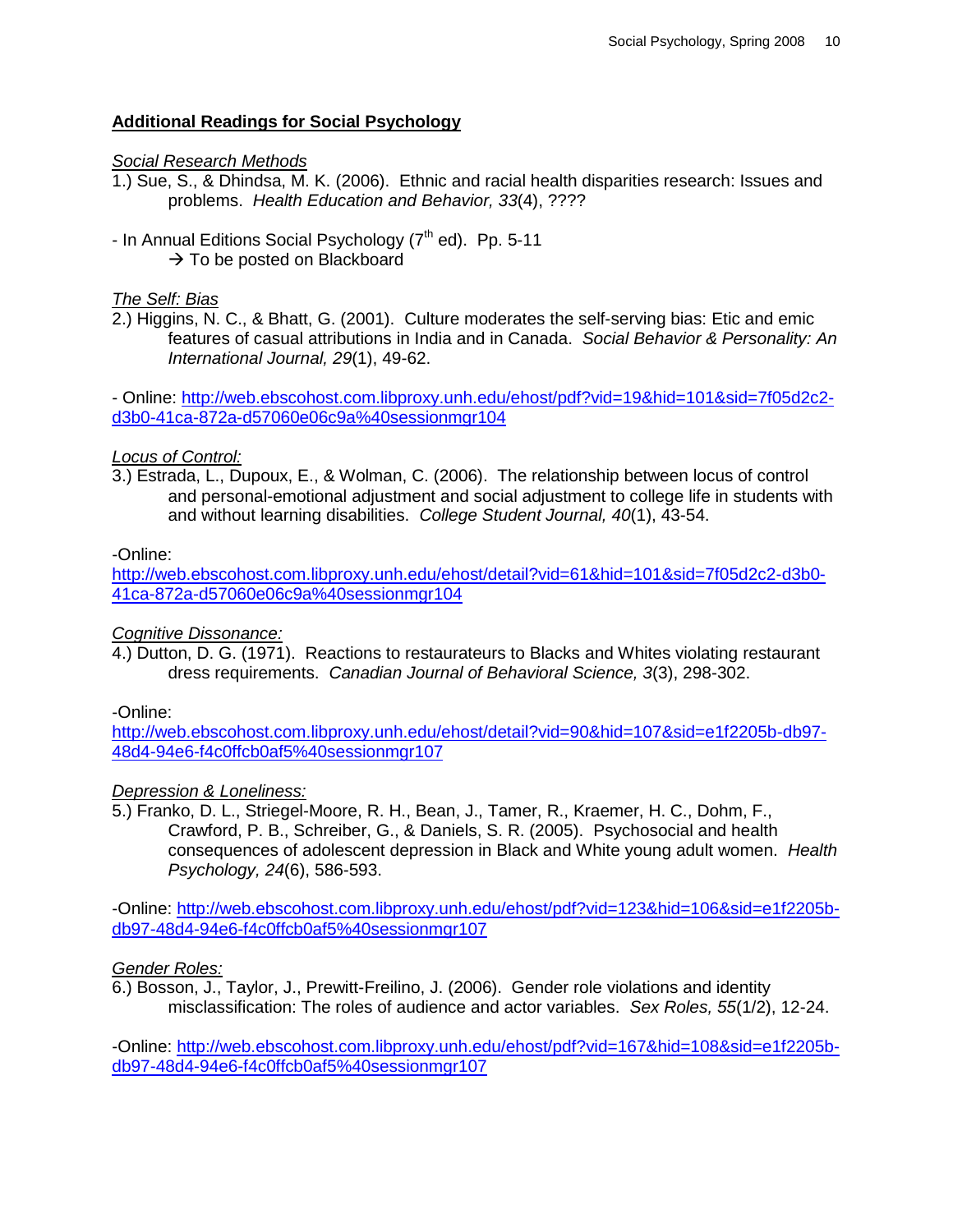*Routes to Persuasion:*

7.) Bullock, H. E., & Fernald, J. L. (2003). "Feminism Lite?" Feminist identification, speaker appearance, and perceptions of femimist and antifeminist messengers. *Psychology of Women Quarterly, 27,* 291-299.

-Online: [http://web.ebscohost.com.libproxy.unh.edu/ehost/pdf?vid=194&hid=107&sid=e1f2205b](http://web.ebscohost.com.libproxy.unh.edu/ehost/pdf?vid=194&hid=107&sid=e1f2205b-db97-48d4-94e6-f4c0ffcb0af5%40sessionmgr107)[db97-48d4-94e6-f4c0ffcb0af5%40sessionmgr107](http://web.ebscohost.com.libproxy.unh.edu/ehost/pdf?vid=194&hid=107&sid=e1f2205b-db97-48d4-94e6-f4c0ffcb0af5%40sessionmgr107)

#### *Group Polarization:*

8.) Sunstein, C. R. (2002). Why they hate us: The role of social dynamics. *Harvard Journal of Law & Public Policy, 25*(2), 429-440.

-Online: [http://web.ebscohost.com.libproxy.unh.edu/ehost/pdf?vid=207&hid=109&sid=e1f2205b](http://web.ebscohost.com.libproxy.unh.edu/ehost/pdf?vid=207&hid=109&sid=e1f2205b-db97-48d4-94e6-f4c0ffcb0af5%40sessionmgr107)[db97-48d4-94e6-f4c0ffcb0af5%40sessionmgr107](http://web.ebscohost.com.libproxy.unh.edu/ehost/pdf?vid=207&hid=109&sid=e1f2205b-db97-48d4-94e6-f4c0ffcb0af5%40sessionmgr107)

#### *Prejudice:*

9.) Castelli, L., Zecchini, A., Deamicis, L., & Sherman, S. J. (2005). The impact of implicit prejudice about the elderly on the reaction to stereotype confirmation and disconfirmation. *Current Psychology, 24*(2), 134-146.

-Online: [http://web.ebscohost.com.libproxy.unh.edu/ehost/pdf?vid=16&hid=103&sid=e82950ad-](http://web.ebscohost.com.libproxy.unh.edu/ehost/pdf?vid=16&hid=103&sid=e82950ad-06e9-4789-9808-2940b5c83eb1%40sessionmgr109)[06e9-4789-9808-2940b5c83eb1%40sessionmgr109](http://web.ebscohost.com.libproxy.unh.edu/ehost/pdf?vid=16&hid=103&sid=e82950ad-06e9-4789-9808-2940b5c83eb1%40sessionmgr109)

#### *Aggression:*

10.) Bjorkqvist, K., Osterman, K., & Lagerspetz, K. M. J. (1994). Sex differences in covert aggression among adults. *Aggressive Behavior, 20,* 27-33.

-Online: [http://www.vasa.abo.fi/svf/up/articles/sexdiff\\_in\\_covert.pdf](http://www.vasa.abo.fi/svf/up/articles/sexdiff_in_covert.pdf)

#### *Attraction:*

11.) Regan, P. C., Medina, R., & Joshi, A. (2001). Partner preferences among homosexual men and women: What is desirable in a sex partner is not necessarily desirable in a romantic partner. *Social Behavior and Personality, 29*(7), 625-634.

-Online: [http://web.ebscohost.com.libproxy.unh.edu/ehost/pdf?vid=59&hid=103&sid=fd94858b-](http://web.ebscohost.com.libproxy.unh.edu/ehost/pdf?vid=59&hid=103&sid=fd94858b-263d-4eb5-9b9b-123fef0d7b33%40sessionmgr107)[263d-4eb5-9b9b-123fef0d7b33%40sessionmgr107](http://web.ebscohost.com.libproxy.unh.edu/ehost/pdf?vid=59&hid=103&sid=fd94858b-263d-4eb5-9b9b-123fef0d7b33%40sessionmgr107)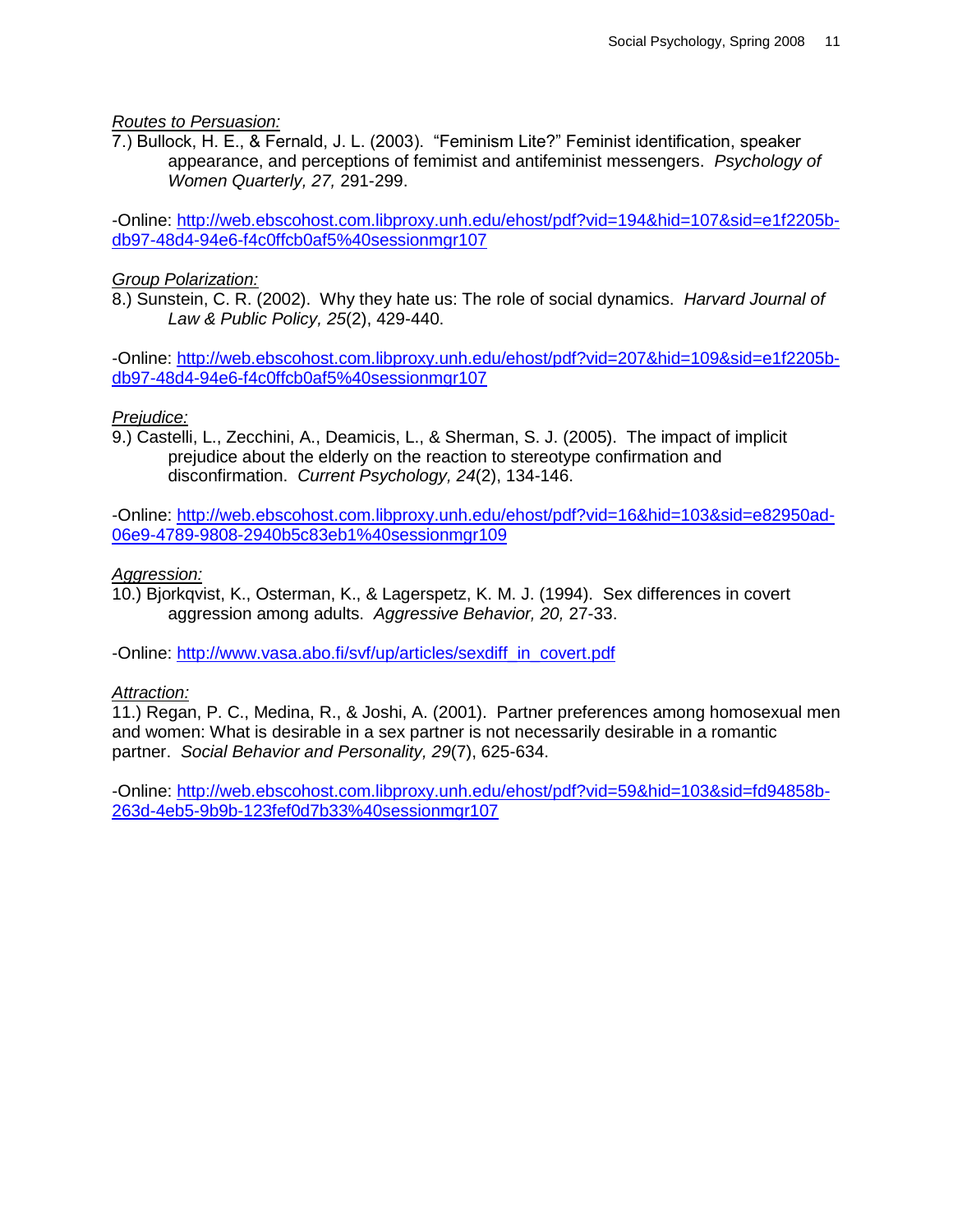#### **Full Description of Turn on Your Tuners:**

#### *Summary.*

How many of you enjoy "people watching"? If you take a moment to look around, you will notice that social psychology is at work. Social psychological concepts can be found in your day-to-day activities, on TV, in books, magazines, etc. The definition of **social psychology** is the scientific study of how individuals think, feel, and behave in regards to other people *and* how individuals' thoughts, feelings, and behaviors are affected by other people. These "other people‖ do not even have to be physically present in order to affect individuals; they can also be implied or even imagined. Throughout the course of the semester, we will cover the many ways in which these social psychological processes take place. This project will help you in making the connections of the processes back to your own lives. Actually, this project has multiple objectives (15% of grade):

#### *Objectives.*

- **1.)** Increase understanding of how group(s) can affect individuals
- **2.)** Raise awareness of diverse groups, their interactions, and the effects of those interactions
- **3.)** Raise attentiveness to how different groups are treated in society
- **4.)** Raise awareness of how you, yourself, are even affected by such interactions
- **5.)** Increase knowledge of how social psychological concepts can be applied to everyday living

Because this project will take place over the entire semester, you will be able to self-reflect on the changes and progress you have made in accomplishing the above mentioned objectives.

#### *Format.*

This project will take the form of a journal. Throughout the semester you will document **current incidents** you have witnessed (e.g., seen, read, or heard) where an individual's thoughts, feelings, and/or behaviors were affected by a group. However, keep in mind that an individual can also affect a group. In either case, you should notice an in-group and an outgroup. These incidents can be from your own life, material you have read, seen on TV or in a movie, etc. I recommend you document these incidents or experiences as soon as you can when the details are the freshest in your memory. Please **type** your journal. I will provide you with a template on Blackboard to aid you in completing this assignment.

#### *Audience.*

As mentioned above, these journals are an opportunity for you to reflect on the interactions you notice on a day-to-day basis. I look forward to reading the social psychological concepts you see at work in your environment. In addition, you will be given the opportunity to share your experiences, first in small groups and then as a class, in order to pool our experiences and prompt further discussion.

#### *Grading Criteria.*

Each time you hand in your journal, you should have documented one *current* incident. The journals are due on the day of every other quiz (i.e., Quiz #1, #3, & #5; see course calendar for quiz dates). On quiz days, I will post the criteria for the journals in class so that you may "polish up" your responses before handing them in. Journals will be collected at the end of the class period for grading and returned on the day we go over the quiz, when we will also discuss as a class what incidents people observed and how they relate back to the concepts covered in class.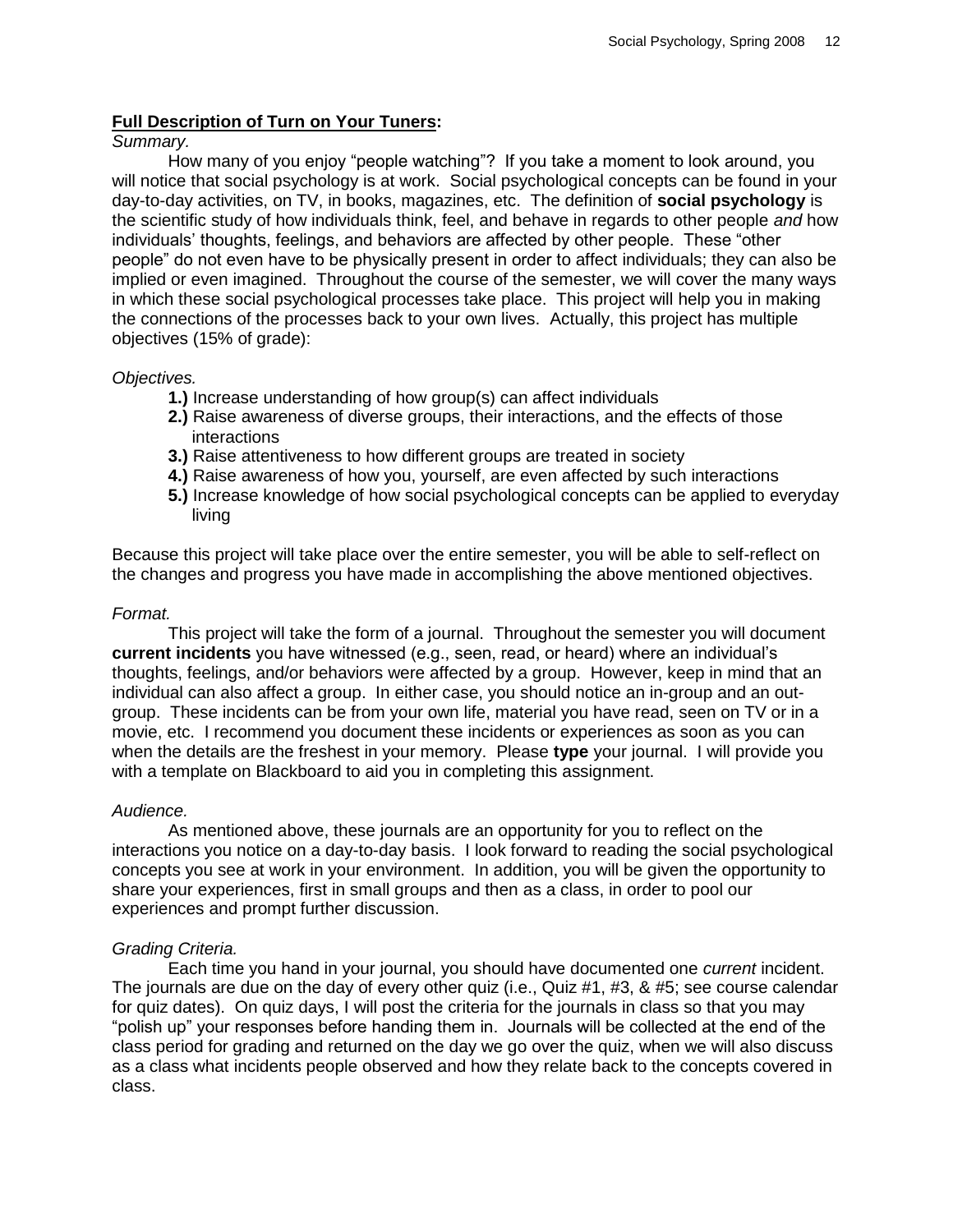Journals will be graded on a letter grade basis (e.g., A, B, C, D) based on the (C)ontent, (T)horoughness, (C)ritical (T)hinking, and (E)ffort used in your journals (The grading rubric will be posted on Blackboard). Below are the criteria that I will look for in your journals, however I encourage you to expand on your entries and really make them your own. In addition, the grading rubric for this assignment will also be posted on Blackboard.

Your journal entries should include the following sections:

**1.)** Detailed description of the incident (Remember, I was not there).

**2.)** Characteristics of the individual affected by the group (e.g., weight, color of skin, Greek affiliation, gender, etc.). What group(s) would you say the individual belonged to? **3.)** Characteristics of the "other people"—the group which affects the individual. What is it that makes them a group? (weight, color of skin, Greek affiliation, gender, etc.) **4.)** Was the individual's thoughts, feelings, and/or behaviors affected by the group? How so?

**5.)** How did you react to this incident? How do you feel about your reaction? What would you do differently next time?

**6.)** Relate at least one concept from the book to this incident. In other words, how does your experience relate (e.g., compare or contrast) to concept(s) covered in class and/or the textbook?

*\*\*Templates for entries will be posted on Blackboard*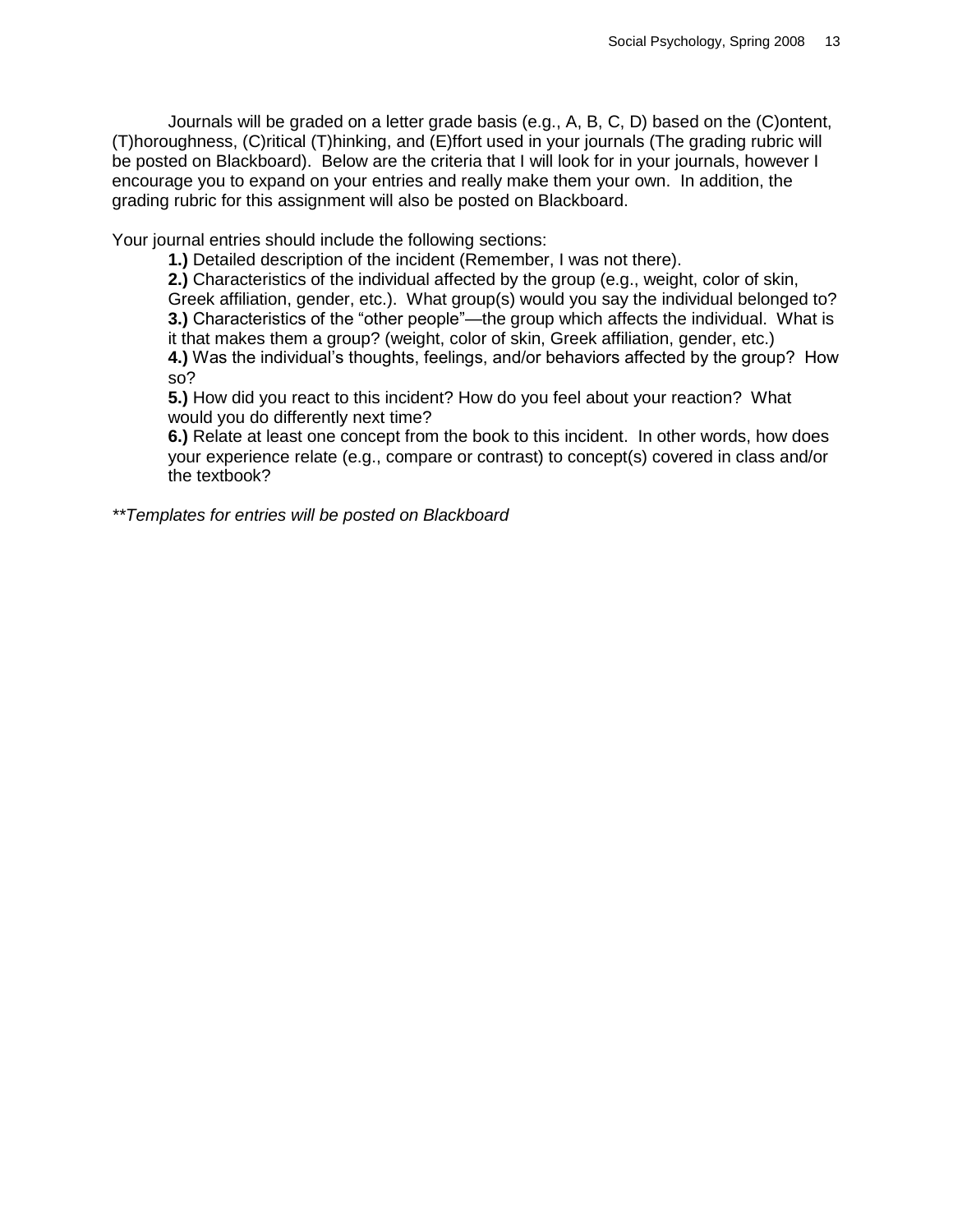#### **Full Description of Outreach Project (Responses & Poster):**

#### *Summary*

As mentioned above, social psychologists are interested in studying how individuals think, feel, and behave in regards to others. There are many factors (i.e., internal and external) influencing those processes. Culture is a factor that at times can be internal, external, or both. Culture influences us externally in regards to the events that occur around us and the way we interact with others. However, culture is also an internal factor in that it influences how we interpret the behavior of others around us. You will have multiple opportunities throughout the semester to participate in various talks, movies, etc. about issues of tolerance and awareness around members of different diverse cultural groups (e.g., race, sexual orientation, gender, religion, etc.). When and where these events take place will be posted in Blackboard in the folder titled "Outreach Project" under Course Documents. Throughout the semester, you will be required to attend at least 3 of these events (feel free to attend more than 3 events). After attending an event, you will write a 1-2 page summary of the event. These summaries will also aid you in completing a final group project at the end of the semester which will consist of a poster presentation. (Papers: 15% of grade; Poster: 20% of grade).

#### *Objectives*

**1.)** Increase knowledge and awareness of diverse people

**2.)** Better prepare students for entering a diverse society

**3.)** Increase involvement and education about issues on campus, in surrounding communities, in society, or even globally.

**4.)** Provide opportunity for critical thinking and constructive criticism of others' work

**5.)** Provide opportunity for application of concepts learned in class.

**6.)** Final project will mimic poster presentations at conferences, therefore providing an opportunity to see how researchers in the field present and evaluate information. **7.)** Increase knowledge of how people are negatively affected by certain types of interactions with others and the steps that can be taken to alleviate such negative experiences

#### *Format*

This project consists of two formats. The first will be a written response assessing the work of the events you attend. This written response will show me what you have taken away from the event as well as aid you in successfully completing the final project. Write-ups of the event are to be typed, double spaced, with 12 point Times New Roman or 11 point Arial font. Templates for these assignments will be posted on Blackboard.

The second format for this project will take the form of a group poster presentation. Groups of 3-4 will work together to construct a poster to present at the end of the semester. How you and your group construct your poster is left to your ingenuity. However, the objective of your poster is to effectively present information regarding how people are negatively affected by certain types of interactions with others and the steps that can be taken to alleviate such negative experiences. In addition, you will write (1) an accompanying paper about your poster, and (2) a brief write-up about the grading of those in your group.

#### *Audiences*

Although I will be reading your event write-ups, the writings for the first part of this project are meant to help you. The more you put into your write-ups, the better off you will be at the end of the semester. The second part of this project consists of a poster presentation which the rest of the class will observe and help grade.

#### *Grading Criteria: Papers*